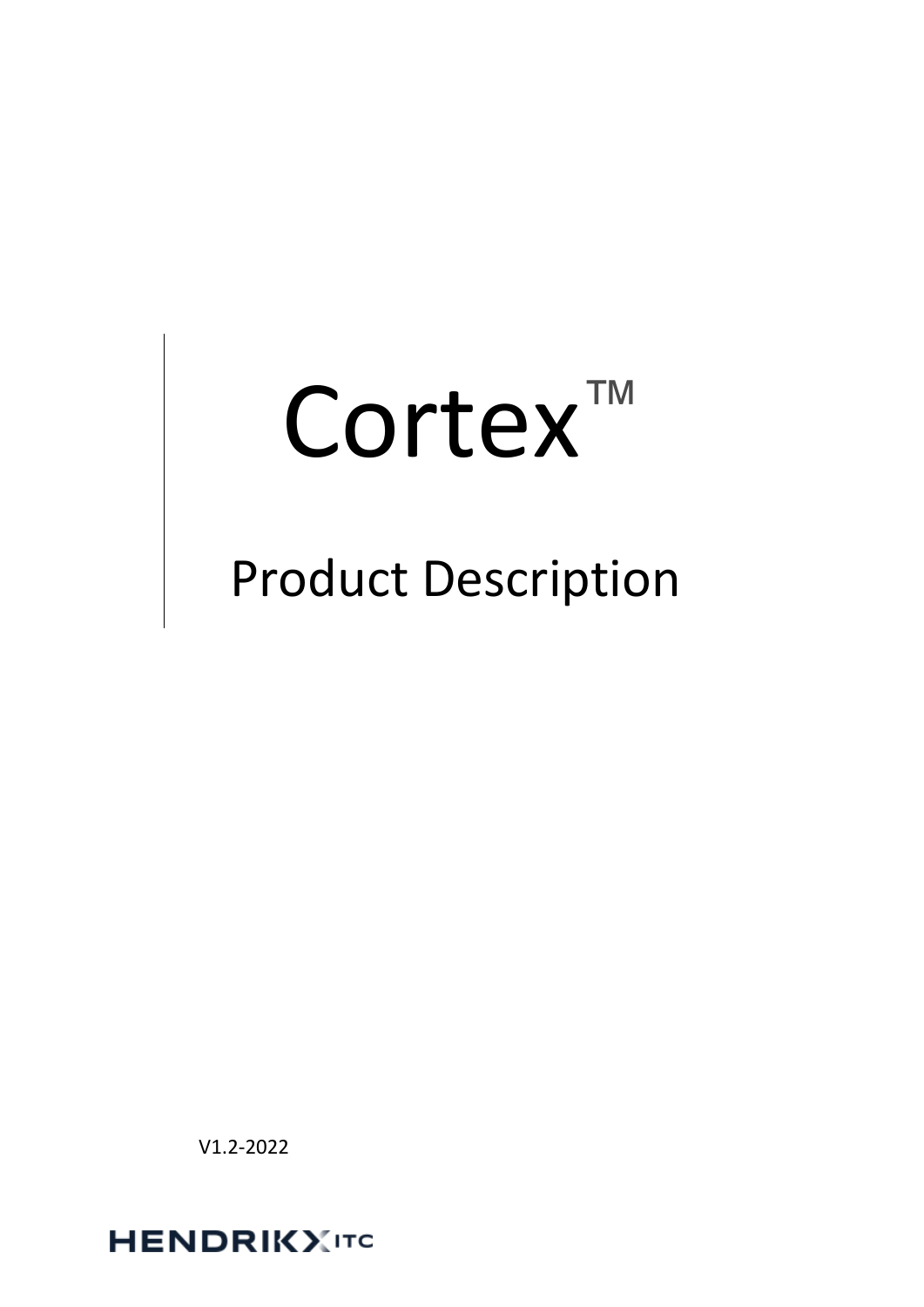#### **Copyright © Hendrikx ITC, Ltd. 2022. All rights reserved.**

No part of this document may be reproduced or transmitted in any form or by any means without prior written consent of Hendrikx ITC, Ltd.

#### **Trademarks and Permissions**

Cortex, 1OPTIC and other Hendrikx ITC trademarks are trademarks of Hendrikx ITC, Ltd. All other trademarks and trade names mentioned in this document are the property of their respective holders.

#### **Notice**

The purchased products, services, and features are stipulated by the contract made between Hendrikx ITC and the customer. All or part of the products, services, and features described in this document may not be within the purchase scope or the usage scope. Unless otherwise specified in the contract, all statements, information, and recommendations in this document are provided "AS IS" without warranties, guarantees, or representations of any kind, either express or implied. The information in this document is subject to change without notice. Every effort has been made in the preparation of this document to ensure accuracy of the contents, but all statements, information, and recommendations in this document do not constitute a warranty of any kind, express or implied.

## **Hendrikx ITC, Ltd.**

Address: Hendrikx ITC Spoorlaan 21K Tilburg, Noord-Brabant The Netherlands Website: [https://www.hendrikx-itc.nl](https://www.hendrikx-itc.nl/) Email: [support@hendrikx-itc.nl](mailto:support@hendrikx-itc.nl)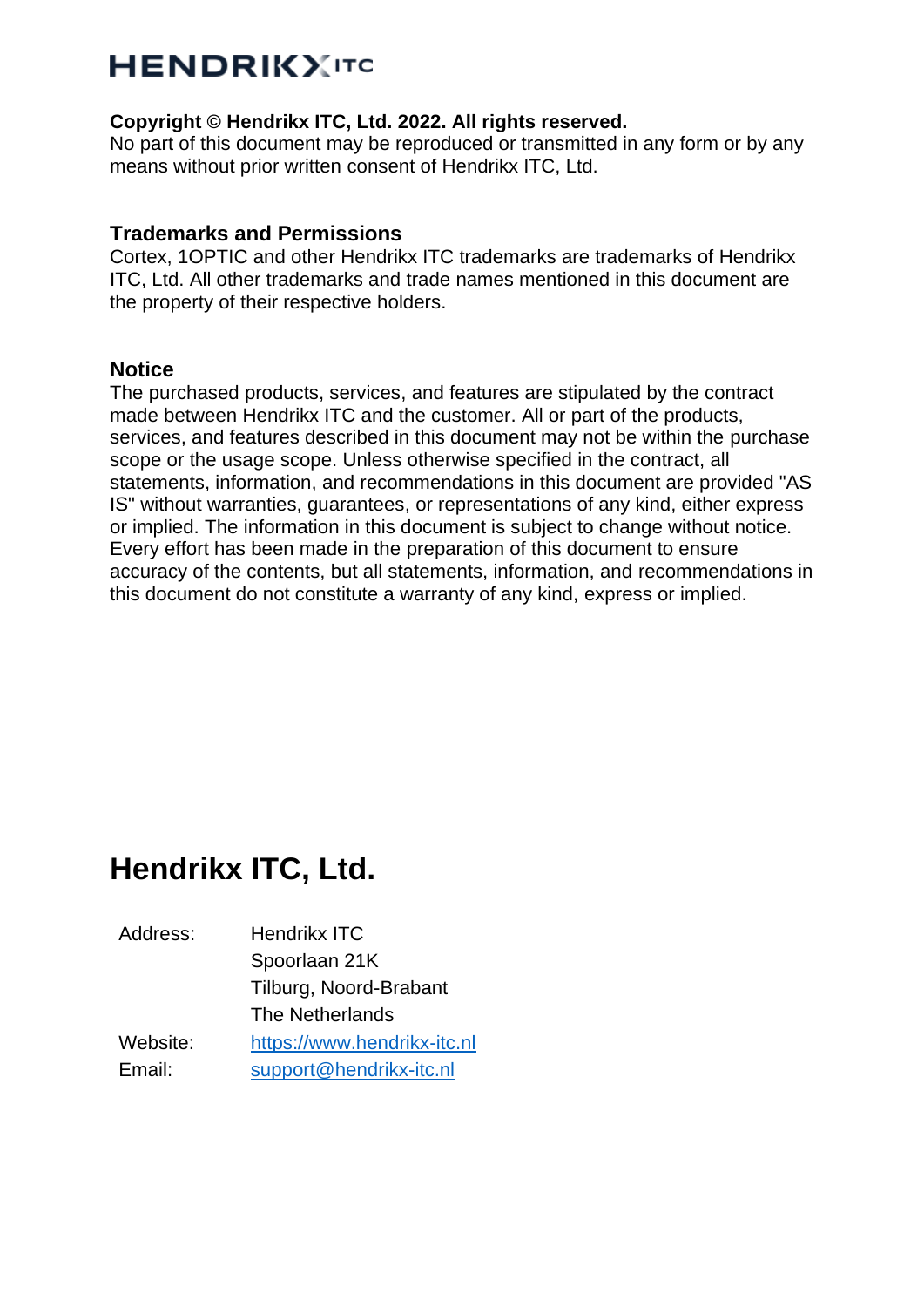### **Contents**

| 1. | <b>Product Positioning</b>           | 3 |
|----|--------------------------------------|---|
| 2. | <b>Product Characteristics</b>       | 3 |
|    | 2.1 Low Latency                      | 3 |
|    | 2.2 Multi-protocol                   | 3 |
|    | 2.3 Filtering                        | 3 |
|    | 2.4 Deduplication                    | 3 |
|    | 2.5 Message-Based Consumer Informing | 3 |
|    | 2.6 Data Retention Rules             | 3 |
|    | 2.7 Audit Logs                       | 4 |
|    | 2.8 Relational Database Backed State | 4 |
| 3. | Architecture                         | 4 |
|    | 3.1 Position                         | 4 |
|    | 3.2 Software Architecture            | 5 |
|    | 3.3 Virtualization                   | 5 |
| 4. | Use Cases                            | 6 |
|    | 4.1 Inter-application Data Exchange  | 6 |
|    | 4.2 Archival                         | 6 |
| 5. | Configuration                        | 6 |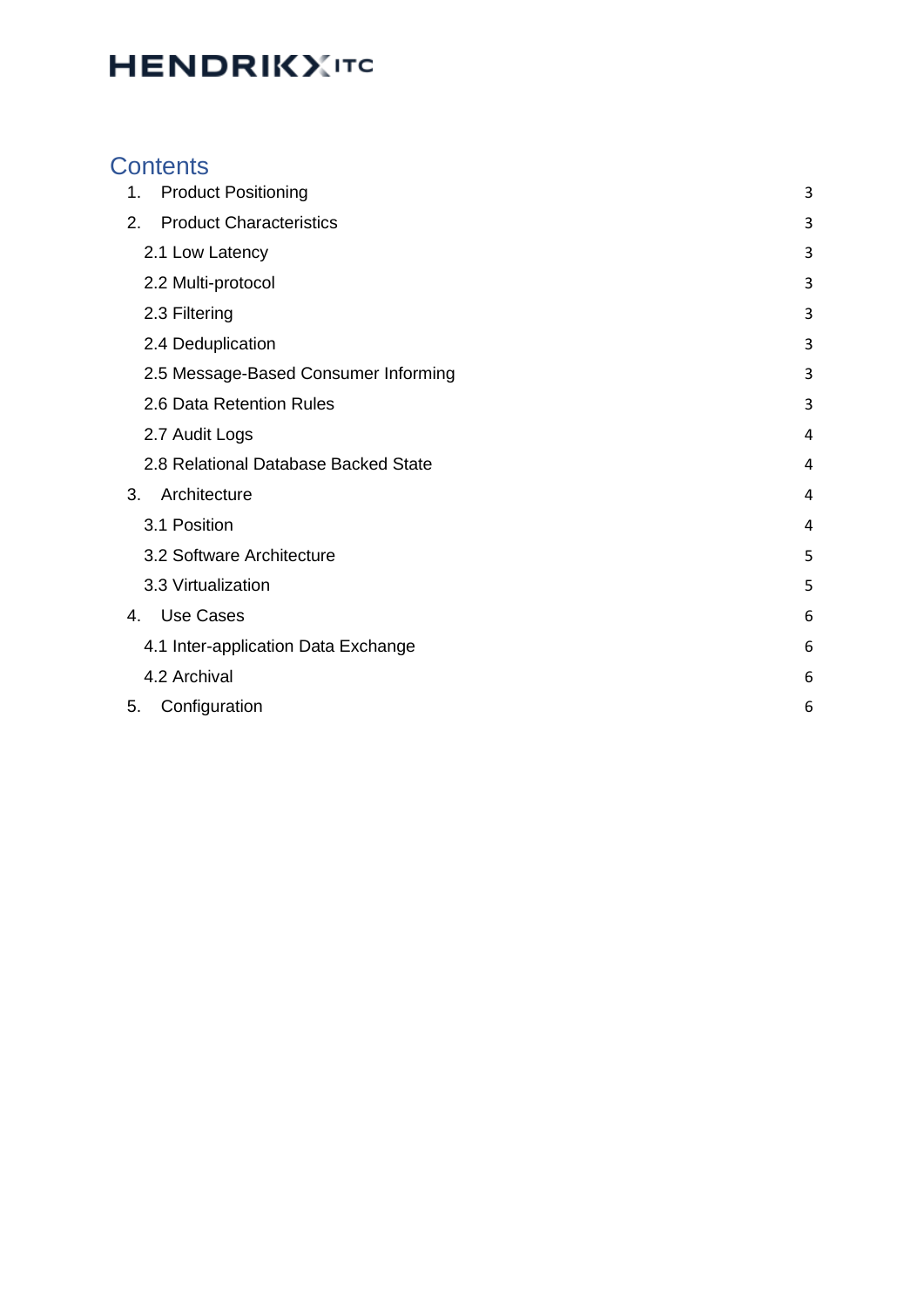## <span id="page-3-0"></span>**1. Product Positioning**

Cortex is a high-performance file broker that supports multiple protocols for consuming and publishing data between systems that require file-based data exchange. It provides event-based, low latency distribution with filtering and deduplication.

## <span id="page-3-1"></span>**2. Product Characteristics**

#### <span id="page-3-2"></span>2.1 Low Latency

Cortex provides low latency data distribution by providing event-based handling of incoming data and a compiled code engine with high-performance in-memory communication channels.

#### <span id="page-3-3"></span>2.2 Multi-protocol

Cortex supports multiple protocols for both the producing and consuming side, so that maximum flexibility is offered for connecting producers and consumers.

#### <span id="page-3-4"></span>2.3 Filtering

For consumers that only require a subset of data of a specific source, advanced file property- or content-based filtering can be configured.

#### <span id="page-3-5"></span>2.4 Deduplication

Sources that sometimes by design or by accident send the same data multiple times can be configured so that the data is only sent once to the consumers. The method for detecting duplicate data is configurable up to a byte-level comparison based on hashes.

#### <span id="page-3-6"></span>2.5 Message-Based Consumer Informing

Consumers can be informed of new data using a message queue. This makes it possible for pull-consumers to be informed immediately when new data becomes available.

#### <span id="page-3-7"></span>2.6 Data Retention Rules

For all data handled by Cortex, data retention rules can be defined so that company policies can be enforced automatically.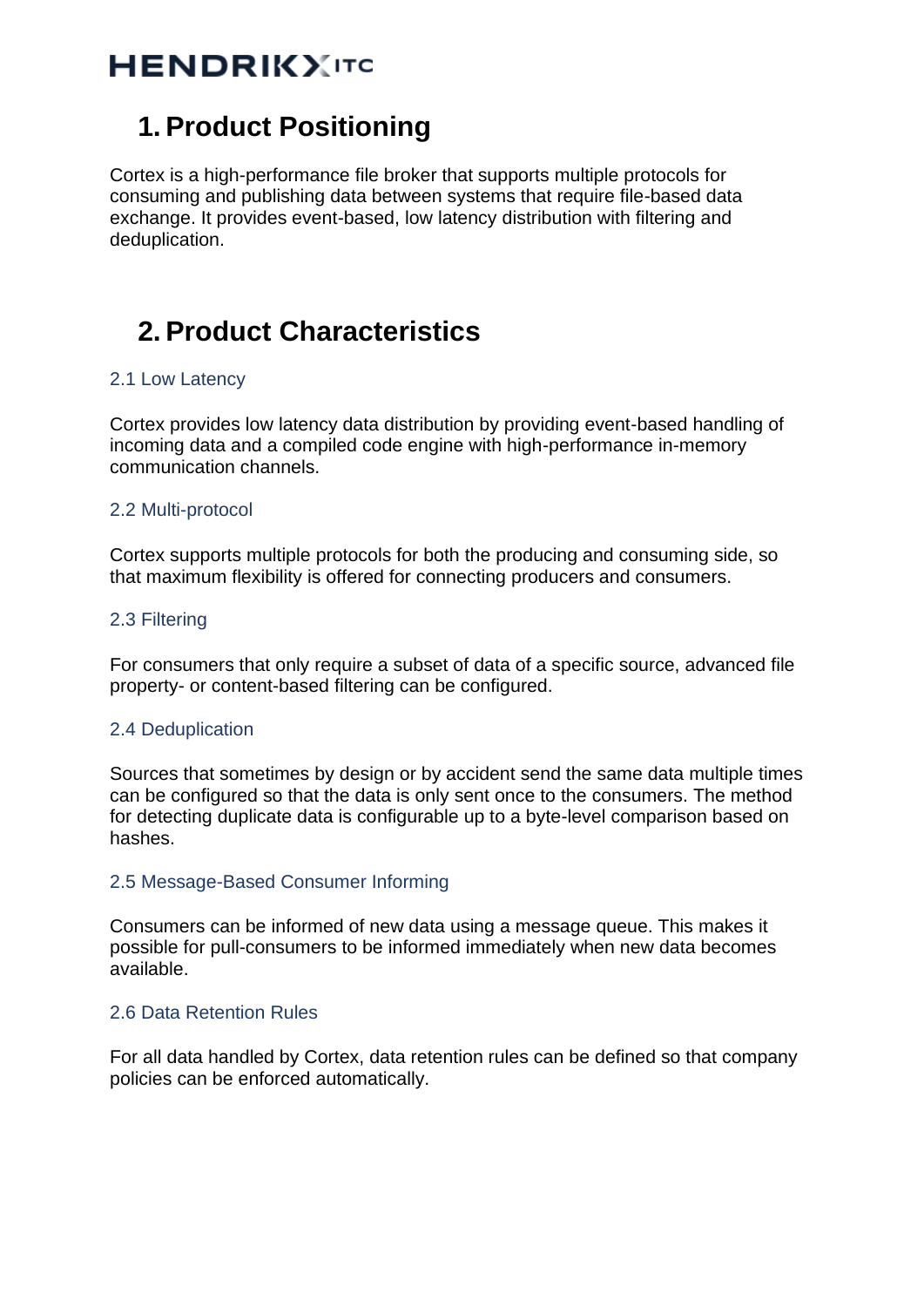#### <span id="page-4-0"></span>2.7 Audit Logs

All data distributions are logged so that it can always be traced which consumer received what data. Based on hashes, these logs are tamper-proof. When the delivered file is altered on the consumer side, this can always be proven based on the stored hash.

#### <span id="page-4-1"></span>2.8 Relational Database Backed State

The state of Cortex is backed by a PostgreSQL relational database so that all state transitions are securely persisted to disk.

## <span id="page-4-2"></span>**3. Architecture**

Cortex consists of a core broker service that is responsible for the actual distribution of the data and several supporting services.

#### <span id="page-4-3"></span>3.1 Position

The position of Cortex is at the center of any set of data exchange parties.

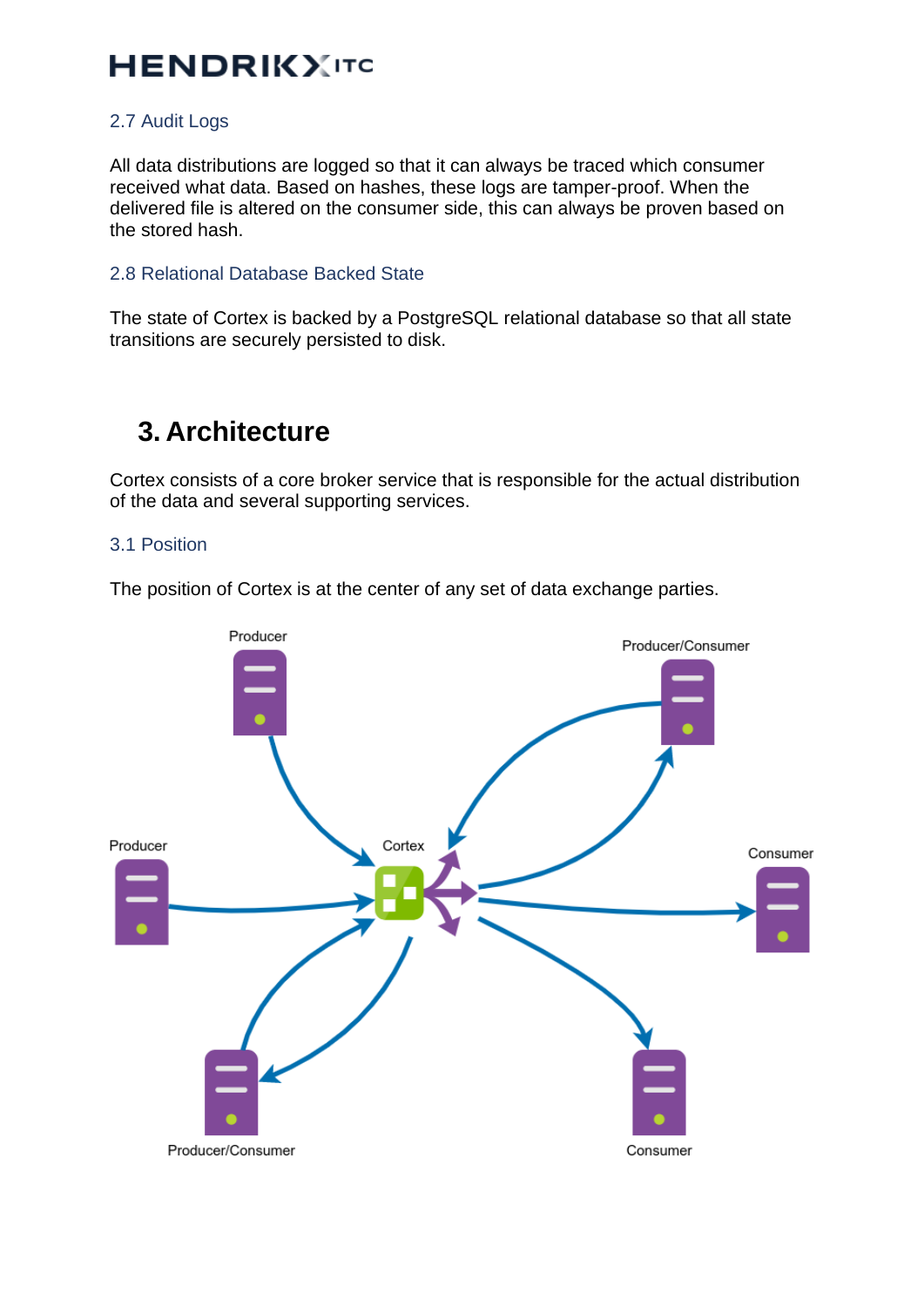#### <span id="page-5-0"></span>3.2 Software Architecture



#### *3.2.1 Components*

- 1. Distribution Service The service responsible for the actual distribution from producers to consumers.
- 2. Internal Storage Storage area for all the data that is received by Cortex and held until the end of the configured retention period.
- 3. Relational Database Distribution State The relational database engine that maintains all persistent states of Cortex. This includes what files have been delivered to Cortex and all their properties. It also includes what files have been delivered to what consumers.
- 4. Message Queue Producer Events A queue for information of newly available data on producers in the case of pull data streams.
- 5. Message Queue Consumer Events A queue for information of newly available data for consumers in the case of pull data streams.

#### <span id="page-5-1"></span>3.3 Virtualization

All components of Cortex are designed to be able to run in a virtualized environment. Advantages of a Cortex deployment on a virtualized environment (non-exhaustive list):

- 1. Easy to scale up or down when the requirements for the system change.
- 2. Easy to create a strong logical separation of the components by setting them up on multiple virtual machines.
- 3. More options for dividing the load of the individual components.